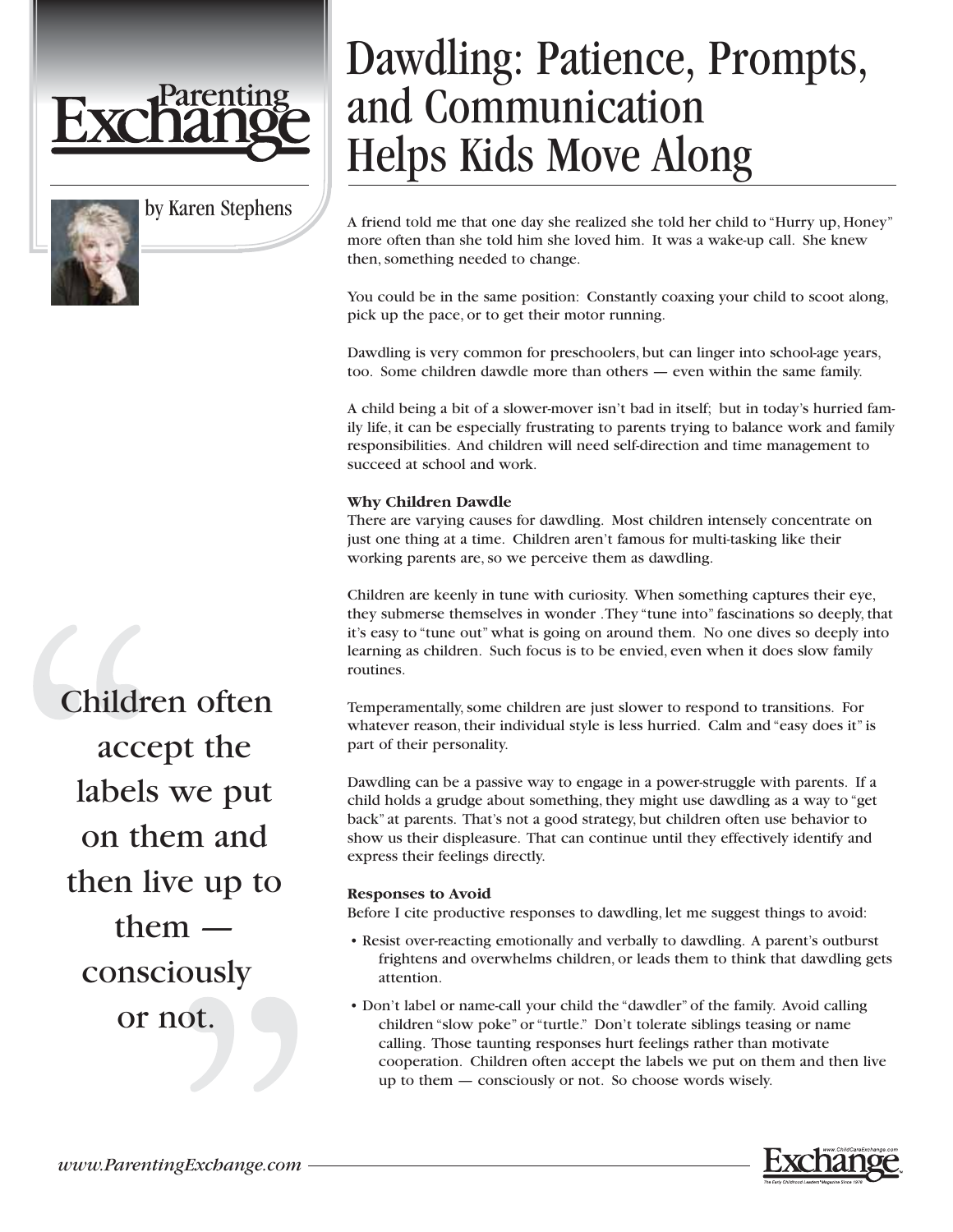- Avoid bribery to speed up dawdling, such as offering candy or a trip to a movie. This merely teaches children how to dawdle until a bribe is offered.
- Resist telling children multiple times to "hurry up." If children learn you'll say it four or five times, they'll wait that long to begin moving.
- Don't humiliate with words or mean-spirited consequences. This simply creates bigger problems and undermines children's trust.

Certainly don't follow this parent's lead: A mother made her 11-year-old daughter come to breakfast whether she was fully dressed on time or not. The daughter — even at age  $40$  — hasn't forgotten the shame of having to sit in front of her father and brothers half-naked. With head bowed and arms crossed on her chest, she told a parenting group: "I still can't believe how much my mom hated me being a dawdler. How could she think that was a good way to get me to hurry up?" I'm sure the mother never guessed her action would leave just a lasting, devastating memory. But it did.

## Temperamentally some children are just slower to respond to transitions.

#### **Respectful Responses to Dawdling**

- Be a good role model for being prompt. Kids will do as you do, not as you say. If you frequently rush around late for appointments, work toward better time management. Avoid speeding in traffic trying to "make up" time when you run late; the kids in the car will notice and adopt the same habit.
- Daily give your child individual attention and engaged interaction so there's no doubt you love them, whether they dawdle or not.
- Appreciate and comment upon your child's strengths, rather than focus only on dawdling. Often slower-paced children have patience and keen eyes for observation so they create amazing projects. Reinforce those talents.
- When dawdling tests your patience, remain calm. Take a deep breath and maintain composure.
- Limit distractions to help children focus and direct themselves. For some children, music helps them clean up toys. For others, it distracts them into dawdling through dance. Observe your child to see what aids focus and what interrupts attention span.
- Prevent problems by using prompts for transitions. A parent's verbal instruction to get ready can be helpful. But some kids are more alert to visual signals. And they often see concrete signals as more "objective." A timer, flicker of lights, tickled piano keys, or turned off radio can be a "non-verbal" signal children will respond to more easily than repeated verbal reminders. Your child can even help select a signal. Let them decide if a bell will be rung or flag waved when it's time to begin chores.
- Use charts or posted cards to cue children along steps in a process. For instance, to help morning routines, post pictures from left to right of how to proceed. Break the steps down into as much detail as your particular child needs. For instance: 1. make bed; 2. feed pet; 3. eat breakfast; 4. brush teeth; 5. wash face; 6. get dressed; 7. find backpack.
- Anticipate dawdling to avoid problems. Warn preschoolers of distractions they'll have to resist. "It's going to be hard leaving the zoo; but once the sun is straight up in the sky, we'll have to wave good-bye to the animals."
- Honestly talk to your child about your feelings about dawdling. "When you dawdle, it really frustrates me. I don't like to be late for work. Let's think of ways to help you get ready more quickly. We'll take turns."